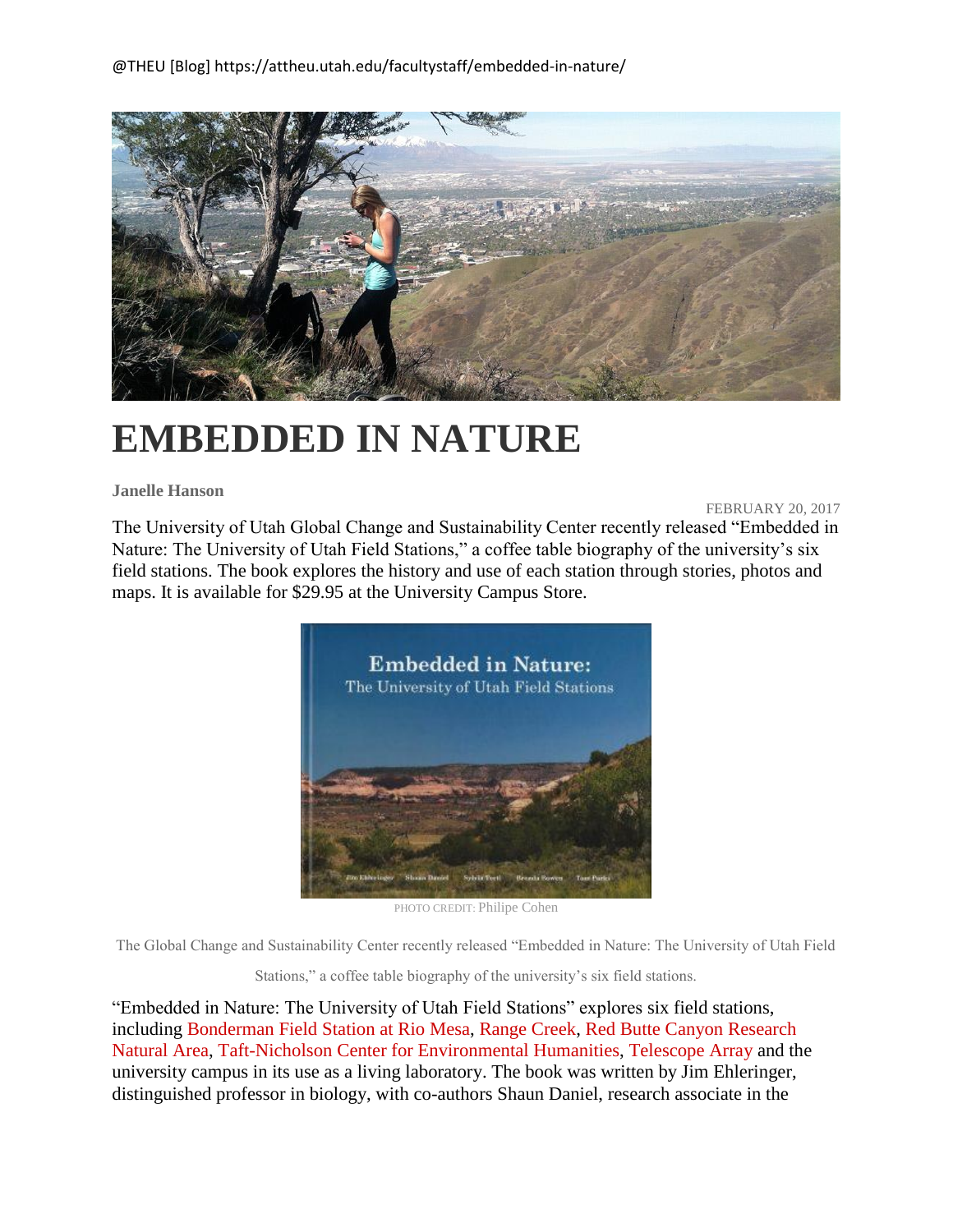Environmental and Sustainability Studies program; Sylvia Torti, dean of the Honors College and professor of biology; Brenda Bowen, director of the Global Change and Sustainability Center and associate professor in the Department of Geology and Geophysics; and Tom Parks, former vice president for Research. Ehleringer initiated the project as an invitation for more students to undertake field learning.

"Ask alumni what they remember of their undergraduate experiences, and many will quickly recall the excitement of their field station experiences, even decades after they have graduated from the university," Ehleringer said. "It is important to have information available in a coffee table book format that quickly shows students what rich and diverse outdoor training opportunities are available here at the University of Utah."



## Rio Mesa

From the sagebrush steppe landscapes in the north to the sandstone landscape and a wild river in the south, the stations encompass a wide range of ecosystems in the Intermountain West. Scholarly activities at the stations facilitate rich intellectual exchange among artists, scientists and writers about these dynamic environments. Courses held in the stations enrich faculty teaching with place-based experiences for students.

For Bowen, the field stations encourage members of the university learning community to explore the interface of natural and human habitats.

"Our job as educators is to develop citizens who are versed in a scientific understanding of the world who can also speak in terms of the economic, cultural, ethical and personal parameters of complex social issues," Bowen said. "These living laboratories help us take our students beyond their comfortable urban lives, instill a sense of wonder and infuse the quest for discovery and invention."

The book received generous financial support from the Office of the Vice President for Research, Ehleringer, the Global Change and Sustainability Center and the Honors College. The field stations described in the book are thoughtfully managed by colleges and units from across campus.